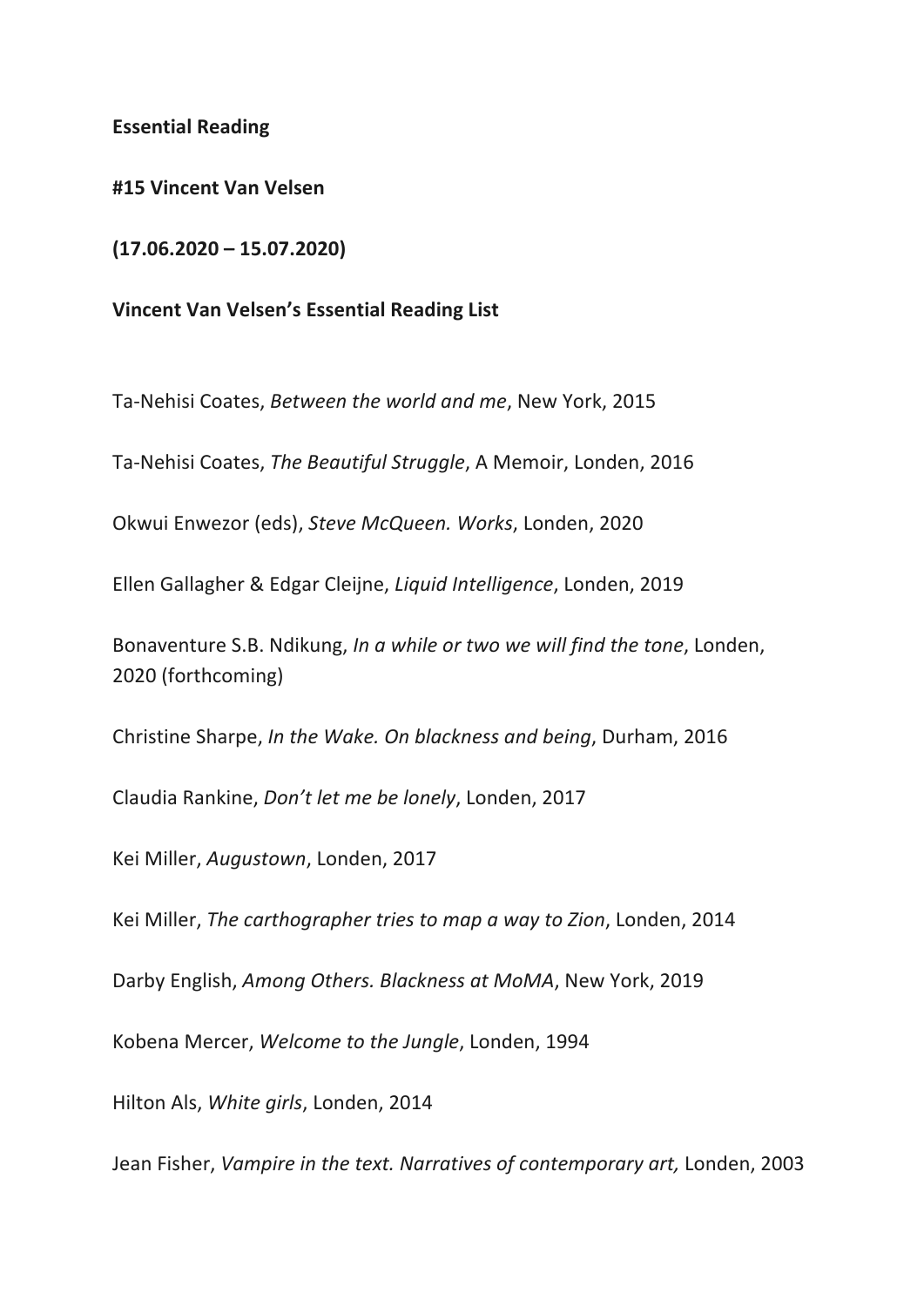Aimé Césaire, *Discourse on Colonialism*, New York, 2000

Denise Murelle, *Le modèle noir: De Géricault à Matisse,* Paris, 2019

Chimurenga, *Festacc '77*, Londen, 2019

Anton de Kom, *Wij slaven van Suriname*, Amsterdam, 2020

**Essential Reading** is a project that aims to enlarge, diversify and enrich Kunstenbibliotheek's book collection. Which books are, today, really indispensable for an art library? Guests of Essential Reading bring together and present in the library the books they consider most valuable in their life and work.

**Vincent van Velsen** (Rotterdam, 1987) is een schrijver, redacteur, criticus en curator woonachtig in Amsterdam. Hij heeft een achtergrond in bedrijfskunde, kunst- en architectuurgeschiedenis. Van Velsen schrijft regelmatig voor individuele kunstenaars, instellingen, galeries en tijdschriften; waaronder Metropolis M – waar hij ook de functie van bijdragend redacteur bekleedt. Hij stelde tentoonstellingen samen voor o.a. Castrum Peregrini, Framer Framed, Kunsthuis SYB, Nest en TENT. Samen met Alix de Massiac won hij de tweede editie van de curatoriële prijs van de Vereniging Bedrijfscollecties Nederland (VBCN, 2014). In 2015/16 was hij resident aan de Jan van Eyck Academie te Maastricht en in 2018/19 was hij gastresident aan de Rijksacademie te Amsterdam. Van Velsen neemt regelmatig plaats in jury's en commissies; en is lid van het Amsterdamse Stadscuratorium, voorzittend commissielid bij het Mondriaan Fonds en bestuurslid bij De Appel. Momenteel is Vincent van Velsen co-curator van sonsbeek20→24 Force Times Distance, onder leiding van artistiek directeur Bonaventure Soh Bejeng Ndikung.

Essential Reading #15 is virtually on view at Kunstenbibliotheek.be from June 17<sup>th</sup> 2020 until 15 July 2020. Essential Reading is a project initiated by Kunstenbibliotheek and curated by Els Roelandt.